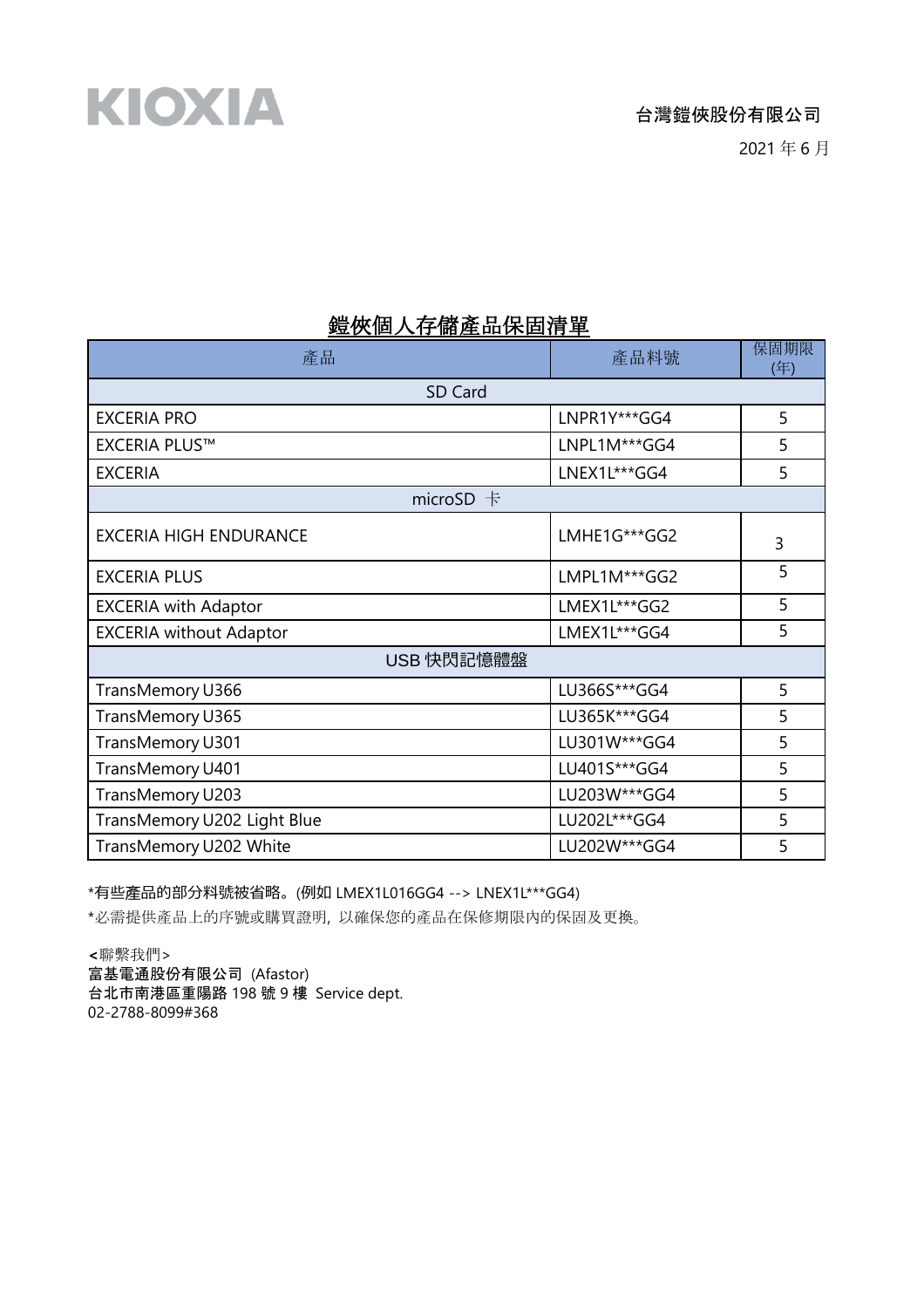## KIOXIA

## 東芝個人存儲產品保固清單

| 產品                                      | 產品料號                         | 保固期限<br>(年)    |  |
|-----------------------------------------|------------------------------|----------------|--|
| SD Card                                 |                              |                |  |
| N203                                    | THN-N203N*A4                 | 5              |  |
| EXCERIA PRO™ N401                       | THN-N401S*A4                 | 5              |  |
| EXCERIA PRO™ N502                       | THN-N502G*A6                 | 5              |  |
| FlashAir <sup>™</sup> W-04              | THN-NW04W*A6                 | 5              |  |
| microSD $+$                             |                              |                |  |
| M203                                    | THN-M203K*A2<br>THN-M203K*A4 | 5              |  |
| <b>EXCERIA PRO™M501</b>                 | <b>THN-M501G*A7</b>          | 5              |  |
| EXCERIA™ M303                           | THN-M303R*A2                 | 5              |  |
| EXCERIA™ M303E                          | THN-M303E*A2                 | $\overline{2}$ |  |
| $CF +$                                  |                              |                |  |
| Exceria Pro™C501 CompactFlash® Card     | THN-C501G*A6                 | 5              |  |
| Exceria <sup>™</sup> CompactFlash® Card | CF-*GTR8A                    | 5              |  |
| USB 快閃記憶體盤                              |                              |                |  |
| TransMemory™ U202 White                 | THN-U202W*A4                 | 5              |  |
| TransMemory™ U202 Light Blue            | THN-U202L*A4                 | 5              |  |
| TransMemory™ U203                       | THN-U203W*A4                 | 5              |  |
| TransMemory™ U301                       | THN-U301W*A4                 | 5              |  |
| TransMemory <sup>™</sup> U363           | THN-U363S*A4                 | 5              |  |
| TransMemory <sup>™</sup> U364           | THN-U364W*A4                 | 5              |  |
| TransMemory <sup>™</sup> U365           | THN-U365K*A4                 | 5              |  |

\*東芝記憶體株式會社(Toshiba Memory Corporation)於 2019 年 10 月 1 日起正式改名為鎧俠株式會社(KIOXIA Corporation)

\*有些產品的部分料號被省略。(例如 THN-U202W0160A4 --> THN-U202W\*A2)

\*必需提供產品上的序號或購買證明, 以確保您的產品在保修期限內的保固及更換。

**<**聯繫我們> 富基電通股份有限公司 (Afastor) 台北市南港區重陽路 198 號 9 樓 Service dept. 02-2788-8099#368